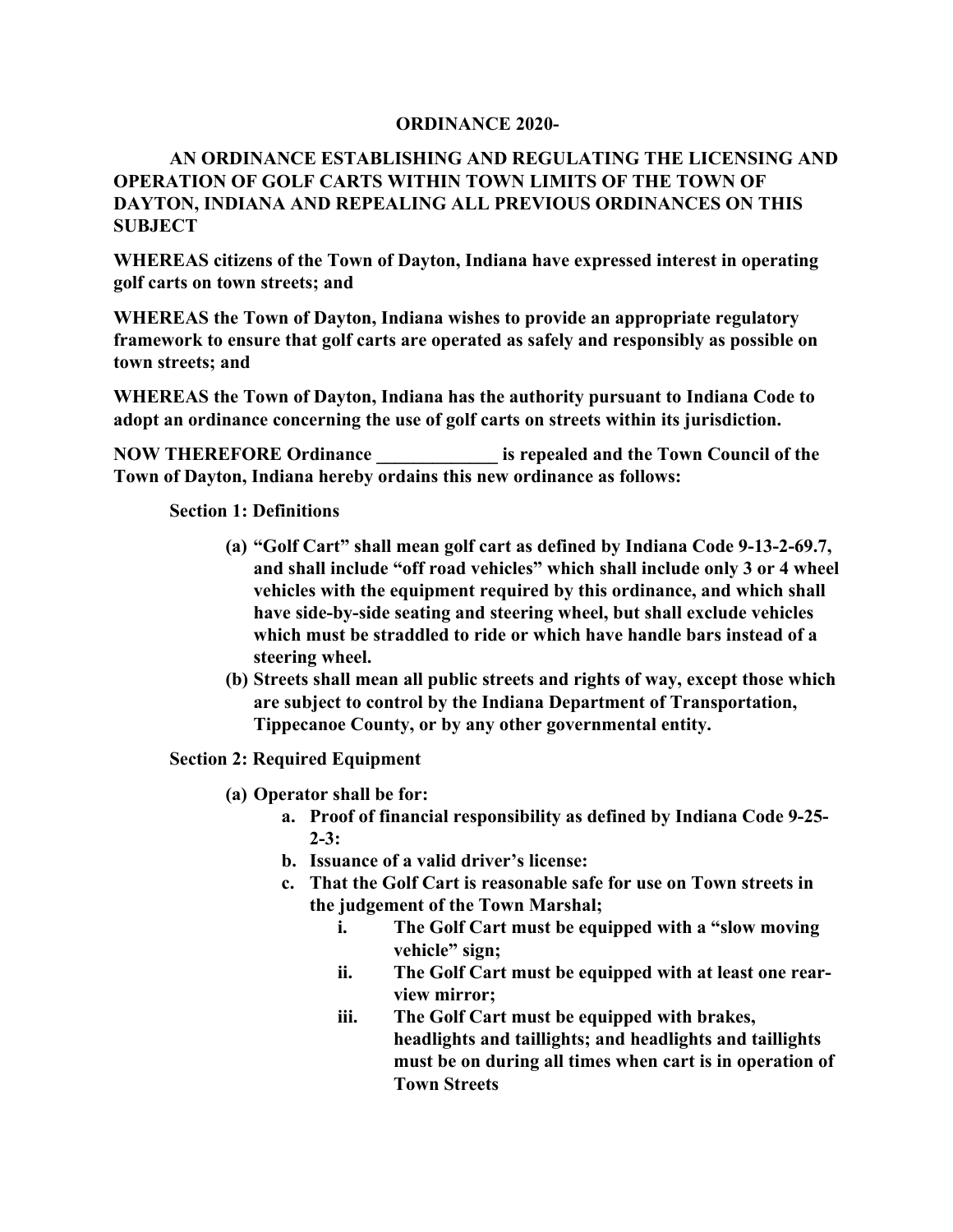**Section 3: Regulation of Operation of Golf Carts on Town Street**

- **(a) Golf Carts shall be maintained in proper working condition with all equipment in good working order.**
- **(b) Any Golf Cart operated on Town Streets not in compliance with the requirements of this Ordinance may be issued a citation pursuant to Indiana law.**
- **(c) A Golf Cart may be operated only by an individual with a valid driver's license.**
- **(d) Golf carts shall only be operated at any time except the hours between 12:00am midnight and 6:00am.**
- **(e) All Golf Carts shall obey all the rules of the road, state laws and local ordinances.**
- **(f) Golf Carts shall not exceed a speed of twenty (20) miles per hour within town limits.**
- **(g) All Golf Carts shall display a 'slow moving vehicle" sign attached to the rear of the Golf Cart.**
- **(h) Proof of financial responsibility (as defined by Indiana Code 9-25-2-3)**
- **(i) All passengers must remain seated while the Golf Cart is in use.**
- **(j) Any person who operates a Golf Cart in which there is a child less than eight (8) years of age who is not properly fastened and restrained by an age appropriate child restraint system commits a violation of this Ordinance.**
- **(k) Any Golf Cart found operating in violation of this Ordinance shall be subject to the following fines:**
	- **1. First Offense: Fifty Dollars (\$50.00);**
	- **2. Second Offense within one (1) year: One Hundred Dollars (\$100.00);**
	- **3. Third Offense within one (1) year of the second offense: Five Hundred Dollars (\$500.00) and revocation of the Golf Cart's registration for a period of not less than one (1) year.**
- **(l) Any fines assessed for violation of this Ordinance shall be deposited in the Town of Dayton's General Fund.**
- **(m) Golf Carts owned by the Town of Dayton, Indiana shall be exempt from the requirements of this Ordinance, but not operational regulations contained herein.**

**Section 4: Miscellaneous Provisions**

- **(a) Repeal of Conflicting Ordinance. Any Town Ordinance which is in conflict with this ordinance is hereby REPEALED only to the extent to which the conflicting ordinance is in conflict.**
- **(b) Severability. If any part of this Ordinance is held to be invalid, such part will be deemed severable and the invalidity thereof shall have no effect upon the remaining provisions of the Ordinance.**
- **(c) This Ordinance shall take effect thirty (30) days after its publication in a paper of general circulation after its adoption by the Town Council of the Town of Dayton, Indiana.**